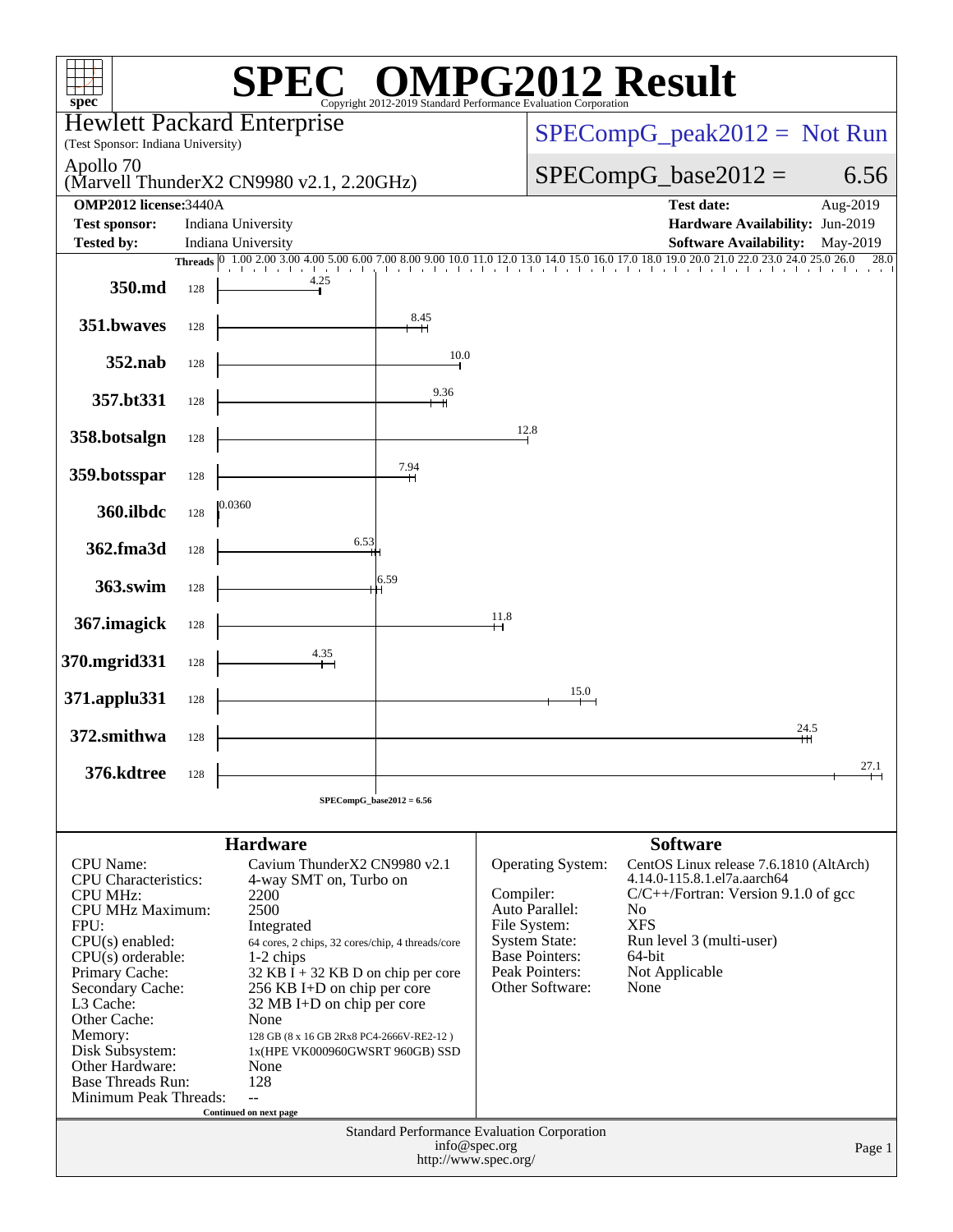(Test Sponsor: Indiana University) Hewlett Packard Enterprise

### $SPECompG_peak2012 = Not Run$  $SPECompG_peak2012 = Not Run$

Apollo 70

### (Marvell ThunderX2 CN9980 v2.1, 2.20GHz)

**[Test sponsor:](http://www.spec.org/auto/omp2012/Docs/result-fields.html#Testsponsor)** Indiana University **[Hardware Availability:](http://www.spec.org/auto/omp2012/Docs/result-fields.html#HardwareAvailability)** Jun-2019

**[Tested by:](http://www.spec.org/auto/omp2012/Docs/result-fields.html#Testedby)** Indiana University **[Software Availability:](http://www.spec.org/auto/omp2012/Docs/result-fields.html#SoftwareAvailability)** May-2019

[Maximum Peak Threads:](http://www.spec.org/auto/omp2012/Docs/result-fields.html#MaximumPeakThreads)

 $SPECompG_base2012 = 6.56$  $SPECompG_base2012 = 6.56$ **[OMP2012 license:](http://www.spec.org/auto/omp2012/Docs/result-fields.html#OMP2012license)**3440A **[Test date:](http://www.spec.org/auto/omp2012/Docs/result-fields.html#Testdate)** Aug-2019

Standard Performance Evaluation Corporation [info@spec.org](mailto:info@spec.org) Page 2 **[Results Table](http://www.spec.org/auto/omp2012/Docs/result-fields.html#ResultsTable) [Benchmark](http://www.spec.org/auto/omp2012/Docs/result-fields.html#Benchmark) [Threads](http://www.spec.org/auto/omp2012/Docs/result-fields.html#Threads) [Seconds](http://www.spec.org/auto/omp2012/Docs/result-fields.html#Seconds) [Ratio](http://www.spec.org/auto/omp2012/Docs/result-fields.html#Ratio) [Seconds](http://www.spec.org/auto/omp2012/Docs/result-fields.html#Seconds) [Ratio](http://www.spec.org/auto/omp2012/Docs/result-fields.html#Ratio) [Seconds](http://www.spec.org/auto/omp2012/Docs/result-fields.html#Seconds) [Ratio](http://www.spec.org/auto/omp2012/Docs/result-fields.html#Ratio) Base [Threads](http://www.spec.org/auto/omp2012/Docs/result-fields.html#Threads) [Seconds](http://www.spec.org/auto/omp2012/Docs/result-fields.html#Seconds) [Ratio](http://www.spec.org/auto/omp2012/Docs/result-fields.html#Ratio) [Seconds](http://www.spec.org/auto/omp2012/Docs/result-fields.html#Seconds) [Ratio](http://www.spec.org/auto/omp2012/Docs/result-fields.html#Ratio) [Seconds](http://www.spec.org/auto/omp2012/Docs/result-fields.html#Seconds) [Ratio](http://www.spec.org/auto/omp2012/Docs/result-fields.html#Ratio) Peak** [350.md](http://www.spec.org/auto/omp2012/Docs/350.md.html) 128 **[1089](http://www.spec.org/auto/omp2012/Docs/result-fields.html#Median) [4.25](http://www.spec.org/auto/omp2012/Docs/result-fields.html#Median)** 1101 4.21 1088 4.26 [351.bwaves](http://www.spec.org/auto/omp2012/Docs/351.bwaves.html) 128 576 7.86 **[536](http://www.spec.org/auto/omp2012/Docs/result-fields.html#Median) [8.45](http://www.spec.org/auto/omp2012/Docs/result-fields.html#Median)** 522 8.69 [352.nab](http://www.spec.org/auto/omp2012/Docs/352.nab.html) 128 387 10.0 **[387](http://www.spec.org/auto/omp2012/Docs/result-fields.html#Median) [10.0](http://www.spec.org/auto/omp2012/Docs/result-fields.html#Median)** 387 10.1 [357.bt331](http://www.spec.org/auto/omp2012/Docs/357.bt331.html) 128 535 8.85 500 9.48 **[506](http://www.spec.org/auto/omp2012/Docs/result-fields.html#Median) [9.36](http://www.spec.org/auto/omp2012/Docs/result-fields.html#Median)** [358.botsalgn](http://www.spec.org/auto/omp2012/Docs/358.botsalgn.html) 128 339 12.8 **[339](http://www.spec.org/auto/omp2012/Docs/result-fields.html#Median) [12.8](http://www.spec.org/auto/omp2012/Docs/result-fields.html#Median)** 339 12.8 [359.botsspar](http://www.spec.org/auto/omp2012/Docs/359.botsspar.html) 128 **[661](http://www.spec.org/auto/omp2012/Docs/result-fields.html#Median) [7.94](http://www.spec.org/auto/omp2012/Docs/result-fields.html#Median)** 661 7.94 640 8.20 [360.ilbdc](http://www.spec.org/auto/omp2012/Docs/360.ilbdc.html) 128 **[98854](http://www.spec.org/auto/omp2012/Docs/result-fields.html#Median) [0.0360](http://www.spec.org/auto/omp2012/Docs/result-fields.html#Median)** 98993 0.0360 98501 0.0361 [362.fma3d](http://www.spec.org/auto/omp2012/Docs/362.fma3d.html) 128 595 6.38 566 6.71 **[582](http://www.spec.org/auto/omp2012/Docs/result-fields.html#Median) [6.53](http://www.spec.org/auto/omp2012/Docs/result-fields.html#Median)** [363.swim](http://www.spec.org/auto/omp2012/Docs/363.swim.html) 128 **[687](http://www.spec.org/auto/omp2012/Docs/result-fields.html#Median) [6.59](http://www.spec.org/auto/omp2012/Docs/result-fields.html#Median)** 668 6.79 715 6.34 [367.imagick](http://www.spec.org/auto/omp2012/Docs/367.imagick.html) 128 **[596](http://www.spec.org/auto/omp2012/Docs/result-fields.html#Median) [11.8](http://www.spec.org/auto/omp2012/Docs/result-fields.html#Median)** 614 11.5 594 11.8 [370.mgrid331](http://www.spec.org/auto/omp2012/Docs/370.mgrid331.html) 128 1029 4.30 911 4.85 **[1015](http://www.spec.org/auto/omp2012/Docs/result-fields.html#Median) [4.35](http://www.spec.org/auto/omp2012/Docs/result-fields.html#Median)** [371.applu331](http://www.spec.org/auto/omp2012/Docs/371.applu331.html) 128 386 15.7 **[403](http://www.spec.org/auto/omp2012/Docs/result-fields.html#Median) [15.0](http://www.spec.org/auto/omp2012/Docs/result-fields.html#Median)** 443 13.7 [372.smithwa](http://www.spec.org/auto/omp2012/Docs/372.smithwa.html) 128 218 24.6 221 24.2 **[219](http://www.spec.org/auto/omp2012/Docs/result-fields.html#Median) [24.5](http://www.spec.org/auto/omp2012/Docs/result-fields.html#Median)** [376.kdtree](http://www.spec.org/auto/omp2012/Docs/376.kdtree.html) 128 163 27.5 **[166](http://www.spec.org/auto/omp2012/Docs/result-fields.html#Median) [27.1](http://www.spec.org/auto/omp2012/Docs/result-fields.html#Median)** 176 25.6 Results appear in the [order in which they were run.](http://www.spec.org/auto/omp2012/Docs/result-fields.html#RunOrder) Bold underlined text [indicates a median measurement.](http://www.spec.org/auto/omp2012/Docs/result-fields.html#Median) **[Platform Notes](http://www.spec.org/auto/omp2012/Docs/result-fields.html#PlatformNotes)** Sysinfo program /home/lijunj/spec/omp2012-1.1/Docs/sysinfo Revision 563 of 2016-06-10 (097295389cf6073d8c3b03fa376740a5) running on armstrong.sca.iu.edu Thu Aug 1 18:17:23 2019 This section contains SUT (System Under Test) info as seen by some common utilities. To remove or add to this section, see: <http://www.spec.org/omp2012/Docs/config.html#sysinfo> From /proc/cpuinfo \* \* Did not identify cpu model. If you would \* like to write your own sysinfo program, see \* www.spec.org/omp2012/config.html#sysinfo \* \* \* 0 "physical id" tags found. Perhaps this is an older system, \* or a virtualized system. Not attempting to guess how to \* count chips/cores for this system. \* 256 "processors" cores, siblings (Caution: counting these is hw and system dependent. The following excerpts from /proc/cpuinfo might not be reliable. Use with caution.) Continued on next page

<http://www.spec.org/>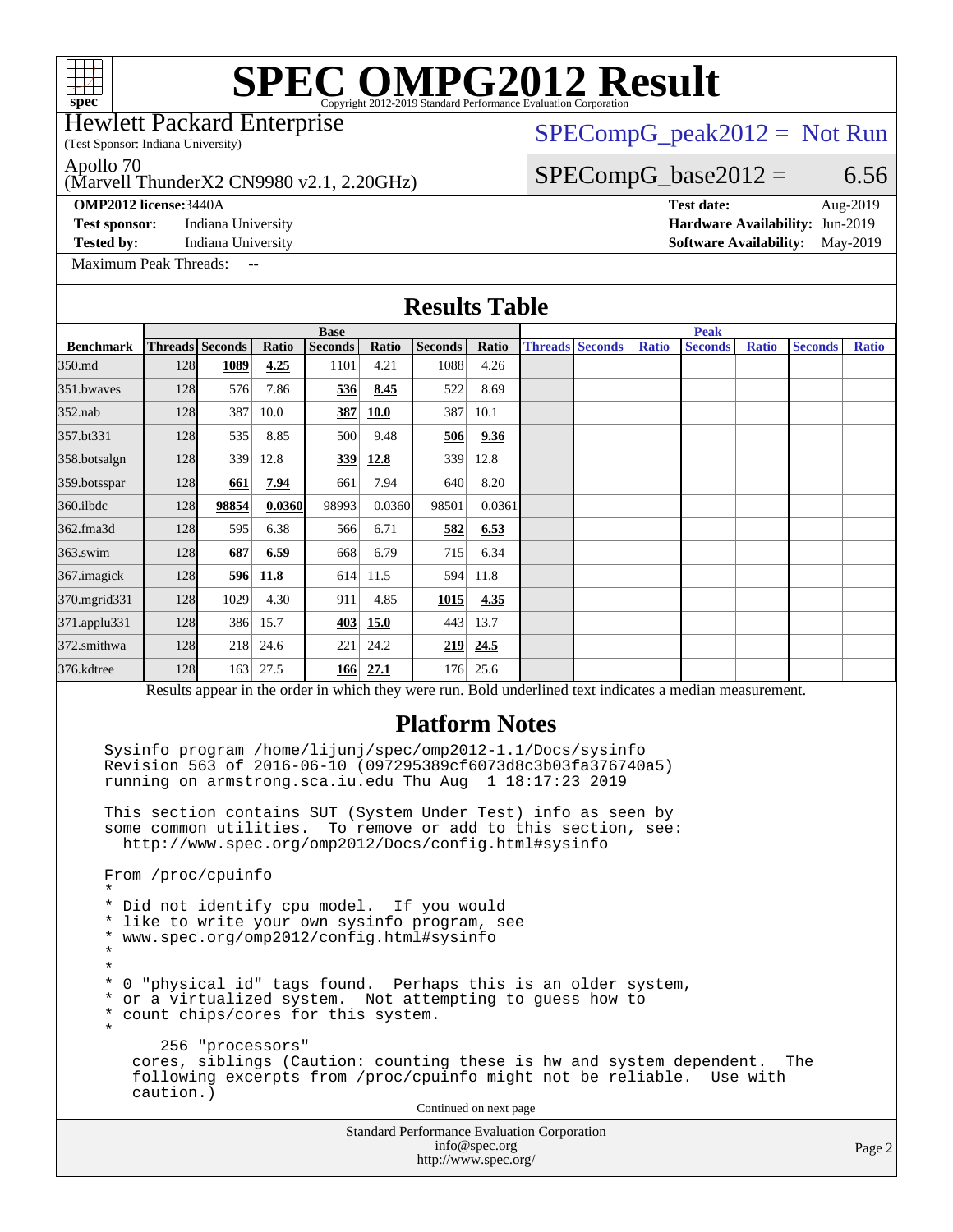

(Test Sponsor: Indiana University) Hewlett Packard Enterprise

 $SPECompG_peak2012 = Not Run$  $SPECompG_peak2012 = Not Run$ 

Apollo 70

(Marvell ThunderX2 CN9980 v2.1, 2.20GHz)

**[Test sponsor:](http://www.spec.org/auto/omp2012/Docs/result-fields.html#Testsponsor)** Indiana University **[Hardware Availability:](http://www.spec.org/auto/omp2012/Docs/result-fields.html#HardwareAvailability)** Jun-2019

 $SPECompG_base2012 = 6.56$  $SPECompG_base2012 = 6.56$ **[OMP2012 license:](http://www.spec.org/auto/omp2012/Docs/result-fields.html#OMP2012license)**3440A **[Test date:](http://www.spec.org/auto/omp2012/Docs/result-fields.html#Testdate)** Aug-2019

**[Tested by:](http://www.spec.org/auto/omp2012/Docs/result-fields.html#Testedby)** Indiana University **[Software Availability:](http://www.spec.org/auto/omp2012/Docs/result-fields.html#SoftwareAvailability)** May-2019

### **[Platform Notes \(Continued\)](http://www.spec.org/auto/omp2012/Docs/result-fields.html#PlatformNotes)**

Standard Performance Evaluation Corporation [info@spec.org](mailto:info@spec.org) <http://www.spec.org/> Page 3 From /proc/meminfo MemTotal: 133322880 kB HugePages\_Total: 0<br>Hugepagesize: 524288 kB Hugepagesize: From /etc/\*release\* /etc/\*version\* centos-release: CentOS Linux release 7.6.1810 (AltArch) centos-release-upstream: Derived from Red Hat Enterprise Linux 7.6 (Source) os-release: NAME="CentOS Linux" VERSION="7 (AltArch)" ID="centos" ID\_LIKE="rhel fedora" VERSION\_ID="7" PRETTY\_NAME="CentOS\_Linux 7 (AltArch)" ANSI\_COLOR="0;31" CPE\_NAME="cpe:/o:centos:centos:7" redhat-release: CentOS Linux release 7.6.1810 (AltArch) system-release: CentOS Linux release 7.6.1810 (AltArch) system-release-cpe: cpe:/o:centos:centos:7 uname -a: Linux armstrong.sca.iu.edu 4.14.0-115.8.1.el7a.aarch64 #1 SMP Wed Jun 5 15:01:21 UTC 2019 aarch64 aarch64 aarch64 GNU/Linux run-level 3 Jul 2 15:36 SPEC is set to: /home/lijunj/spec/omp2012-1.1 Filesystem Type Size Used Avail Use% Mounted on /dev/mapper/centos-root xfs 256G 86G 171G 34% / Additional information from dmidecode: Warning: Use caution when you interpret this section. The 'dmidecode' program reads system data which is "intended to allow hardware to be accurately determined", but the intent may not be met, as there are frequent changes to hardware, firmware, and the "DMTF SMBIOS" standard. (End of data from sysinfo program) **[General Notes](http://www.spec.org/auto/omp2012/Docs/result-fields.html#GeneralNotes)** Environment Variables: OMP\_STACKSIZE=2G ulimit -s unlimited BIOS Info: Version: L50\_5.13\_1.0.6 Release Date: 07/10/2018 Continued on next page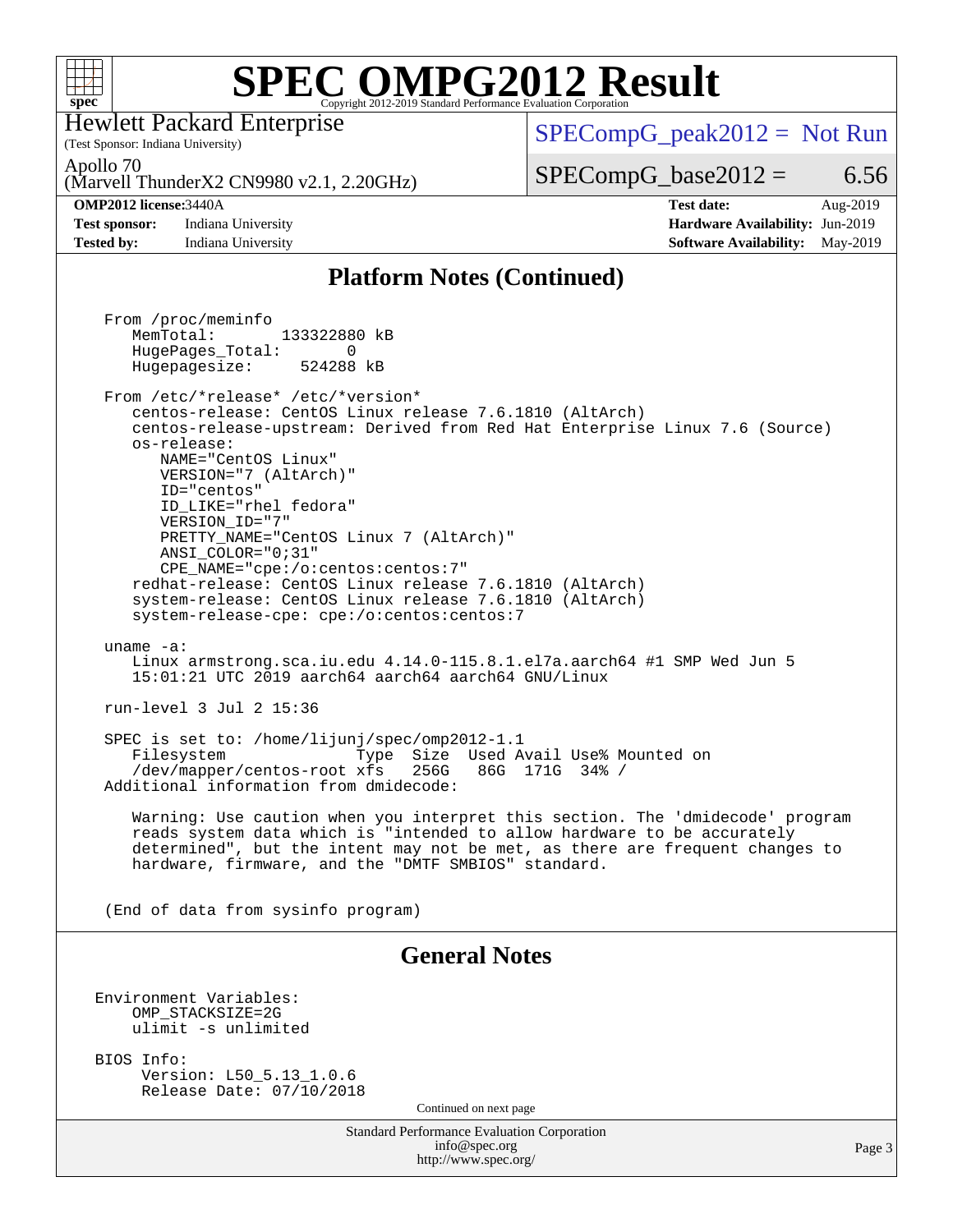

Hewlett Packard Enterprise

 $SPECompG_peak2012 = Not Run$  $SPECompG_peak2012 = Not Run$ 

Apollo 70

(Marvell ThunderX2 CN9980 v2.1, 2.20GHz)

(Test Sponsor: Indiana University)

**[Test sponsor:](http://www.spec.org/auto/omp2012/Docs/result-fields.html#Testsponsor)** Indiana University **[Hardware Availability:](http://www.spec.org/auto/omp2012/Docs/result-fields.html#HardwareAvailability)** Jun-2019

 $SPECompG_base2012 = 6.56$  $SPECompG_base2012 = 6.56$ 

**[OMP2012 license:](http://www.spec.org/auto/omp2012/Docs/result-fields.html#OMP2012license)**3440A **[Test date:](http://www.spec.org/auto/omp2012/Docs/result-fields.html#Testdate)** Aug-2019 **[Tested by:](http://www.spec.org/auto/omp2012/Docs/result-fields.html#Testedby)** Indiana University **[Software Availability:](http://www.spec.org/auto/omp2012/Docs/result-fields.html#SoftwareAvailability)** May-2019

### **[General Notes \(Continued\)](http://www.spec.org/auto/omp2012/Docs/result-fields.html#GeneralNotes)**

BIOS Settings: Turbo/CPPC Mode: Autonomous Turbo

Spectre & Meltdown: Yes: The test sponsor attests, as of date of publication, that CVE-2017-5754 (Meltdown) is mitigated in the system as tested and documented. Yes: The test sponsor attests, as of date of publication, that CVE-2017-5753 (Spectre variant 1) is mitigated in the system as tested and documented. Yes: The test sponsor attests, as of date of publication, that CVE-2017-5715 (Spectre variant 2) is mitigated in the system as tested and documented.

## **[Base Compiler Invocation](http://www.spec.org/auto/omp2012/Docs/result-fields.html#BaseCompilerInvocation)**

[C benchmarks](http://www.spec.org/auto/omp2012/Docs/result-fields.html#Cbenchmarks): [gcc](http://www.spec.org/omp2012/results/res2019q3/omp2012-20190812-00183.flags.html#user_CCbase_gcc_e0d511356bd44120af49cc96c9dcf3b3)

[C++ benchmarks:](http://www.spec.org/auto/omp2012/Docs/result-fields.html#CXXbenchmarks)  $g++$ 

[Fortran benchmarks](http://www.spec.org/auto/omp2012/Docs/result-fields.html#Fortranbenchmarks): [gfortran](http://www.spec.org/omp2012/results/res2019q3/omp2012-20190812-00183.flags.html#user_FCbase_gfortran_a303edaa4a81c8aab35b1bda5c9ef7ba)

## **[Base Portability Flags](http://www.spec.org/auto/omp2012/Docs/result-fields.html#BasePortabilityFlags)**

```
 350.md: -ffree-form -fno-range-check
  363.swim: -mcmodel=large
367.imagick: -std=c99
```
## **[Base Optimization Flags](http://www.spec.org/auto/omp2012/Docs/result-fields.html#BaseOptimizationFlags)**

[C benchmarks](http://www.spec.org/auto/omp2012/Docs/result-fields.html#Cbenchmarks):

[-O3](http://www.spec.org/omp2012/results/res2019q3/omp2012-20190812-00183.flags.html#user_CCbase_f-O3) [-ffast-math](http://www.spec.org/omp2012/results/res2019q3/omp2012-20190812-00183.flags.html#user_CCbase_f-ffast-math) [-mcpu=native](http://www.spec.org/omp2012/results/res2019q3/omp2012-20190812-00183.flags.html#user_CCbase_f-mcpu_8022b0ebebd1cfddb76fd2cd38caa1e3) [-fopenmp](http://www.spec.org/omp2012/results/res2019q3/omp2012-20190812-00183.flags.html#user_CCbase_f-fopenmp) [-fsigned-char](http://www.spec.org/omp2012/results/res2019q3/omp2012-20190812-00183.flags.html#user_CCbase_f-signed-char_ea072296ce3abda7ab095741e7c36064)

[C++ benchmarks:](http://www.spec.org/auto/omp2012/Docs/result-fields.html#CXXbenchmarks) [-O3](http://www.spec.org/omp2012/results/res2019q3/omp2012-20190812-00183.flags.html#user_CXXbase_f-O3) [-ffast-math](http://www.spec.org/omp2012/results/res2019q3/omp2012-20190812-00183.flags.html#user_CXXbase_f-ffast-math) [-mcpu=native](http://www.spec.org/omp2012/results/res2019q3/omp2012-20190812-00183.flags.html#user_CXXbase_f-mcpu_8022b0ebebd1cfddb76fd2cd38caa1e3) [-fopenmp](http://www.spec.org/omp2012/results/res2019q3/omp2012-20190812-00183.flags.html#user_CXXbase_f-fopenmp)

[Fortran benchmarks](http://www.spec.org/auto/omp2012/Docs/result-fields.html#Fortranbenchmarks): [-O3](http://www.spec.org/omp2012/results/res2019q3/omp2012-20190812-00183.flags.html#user_FCbase_f-O3) [-ffast-math](http://www.spec.org/omp2012/results/res2019q3/omp2012-20190812-00183.flags.html#user_FCbase_f-ffast-math) [-mcpu=native](http://www.spec.org/omp2012/results/res2019q3/omp2012-20190812-00183.flags.html#user_FCbase_f-mcpu_8022b0ebebd1cfddb76fd2cd38caa1e3) [-fopenmp](http://www.spec.org/omp2012/results/res2019q3/omp2012-20190812-00183.flags.html#user_FCbase_f-fopenmp)

The flags files that were used to format this result can be browsed at

[http://www.spec.org/omp2012/flags/hpe\\_apollo70\\_bios.html](http://www.spec.org/omp2012/flags/hpe_apollo70_bios.html) <http://www.spec.org/omp2012/flags/gcc-linux64.20190904.html>

> Standard Performance Evaluation Corporation [info@spec.org](mailto:info@spec.org) <http://www.spec.org/>